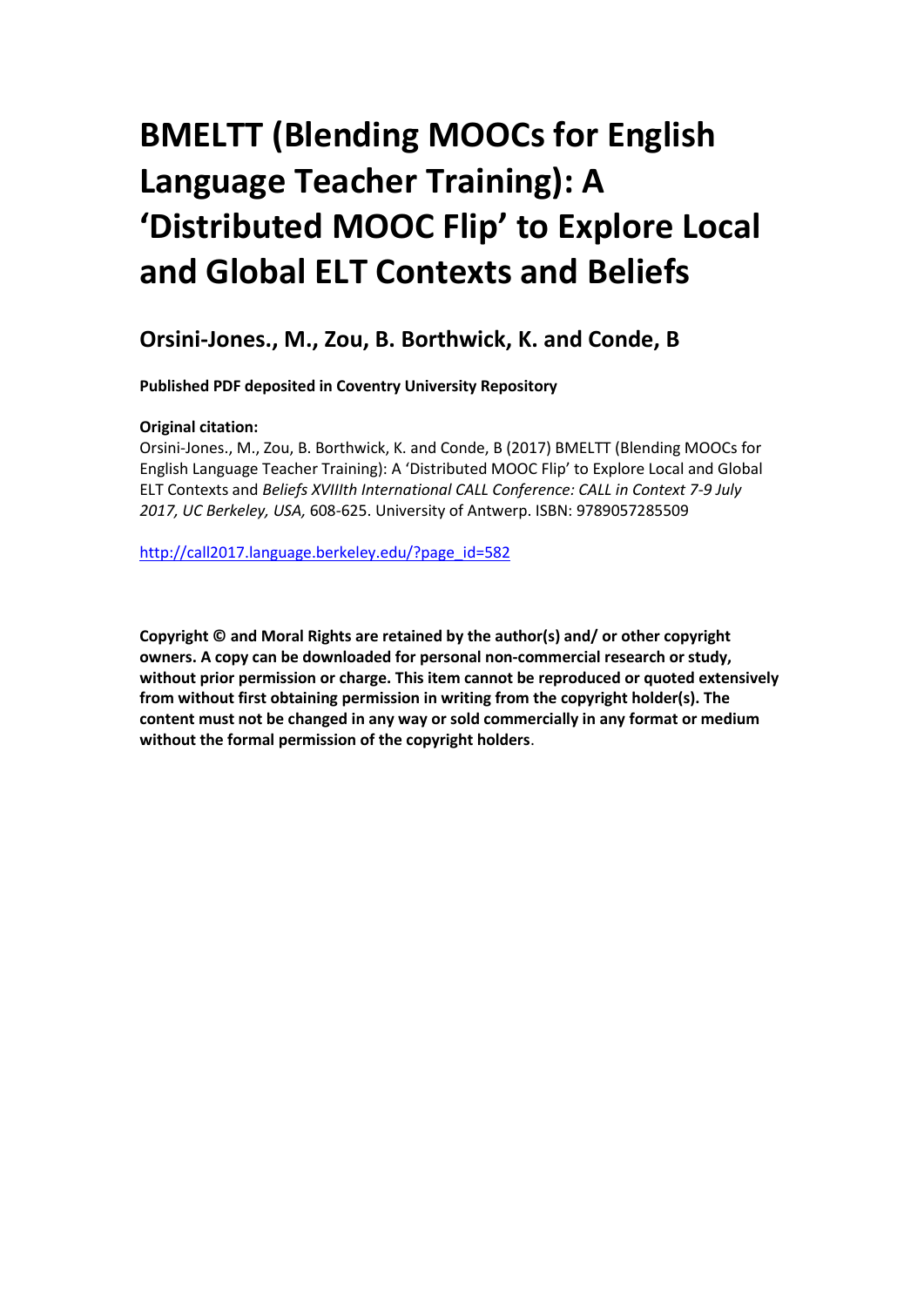#### **XVIIIth International CALL Conference: CALL in Context 7-9 July 2017, UC Berkeley, USA**

#### **Conference Proceedings, collated by Kern, R., Colpaert, J ,Aerts, A. and Kaiser, M. (2017)**

**Authors: Orsini-Jones., M., Zou, B. Borthwick, K. and Conde, B.**

#### **Conference paper**

### **BMELTT (Blending MOOCs for English Language Teacher Training): a 'Distributed MOOC Flip' to Explore Local and Global ELT Contexts and Beliefs (pp. 608-625)**

#### **1. Introduction**

This paper reports on the outcomes of the 'BMELTT' (Blending MOOCs for English Language Teacher Training) project that was funded by a British Council English Language Teaching Research Award. The phase of the project discussed here ran between September 2016 and December 2016 and involved 154 participants from different higher education contexts: Coventry University (CU/UK); Xi'an Jiaotong-Liverpool University (XJTLU/China); Sichuan International Studies University (SISU/China); East China University of Science and Technology (ECUST/China) and the University of Applied Sciences in Utrecht (HU/The Netherlands). The FutureLearn MOOC 'Understanding Language: Learning and Teaching' created by the University of Southampton in collaboration with the British Council in the UK, was embedded with a novel blended learning approach into the English Language Teaching courses of the above mentioned universities.

The type of MOOC blend described here, where the content of a MOOC becomes an integral part of an existing curriculum in institutions that are not involved in the development of the MOOC itself, is relatively new in the UK HE sector, but there are precedents in the USA (Kim, 2015; Sandeen, 2013; Joseph-Israel, 2013). Sandeen (2013) calls this type of blend 'MOOC 3.0' or 'distributed flip' model. There is also a considerable amount of interest in the creation for and integration into the curriculum of MOOCs in China (e.g. Wu & Hu, 2015).

A distinctive feature of the 'flipped MOOC' integration in this project consisted in the fact that it was carried out with the support of an Online Intercultural Exchange – OIE - (O'Dowd & Lewis, 2017) aimed at encouraging a collaborative reflection on ELT theory and practice amongst students on ELT courses in the UK, China and the Netherlands.

It was hoped that this novel MOOC/OIE blend would offer the ELT students involved in the project a unique collaborative learning opportunity, which would enable them to discuss their local ELT contexts while at the same time engage with a global community of practice. The project aimed to ascertain how teachers' beliefs could be affected by a reflection on their knowledge and practice carried out in four ways: 1. individually while doing the steps in the MOOC, 2. collaboratively in weekly face-to-face meetings in class with peers from their home institution; 3. collaboratively in online discussion forums through the OIE with students and staff from the partner universities participating in the project; 3. collaboratively with the rest of the participants from all over the world on the MOOC.

BMELTT also aimed at supporting ELT students' understanding of autonomy in learning and teaching. Autonomy appears to be a challenging concept for students on ELT/TESOL programmes, as reported in relevant literature (e.g. Dam, 1995; Little, 2001; Lacey, 2007), but there is evidence that the concept can be scaffolded through the use of blended approaches (Orsini-Jones 2015; Reinders & White, 2016).

The following research questions were posed: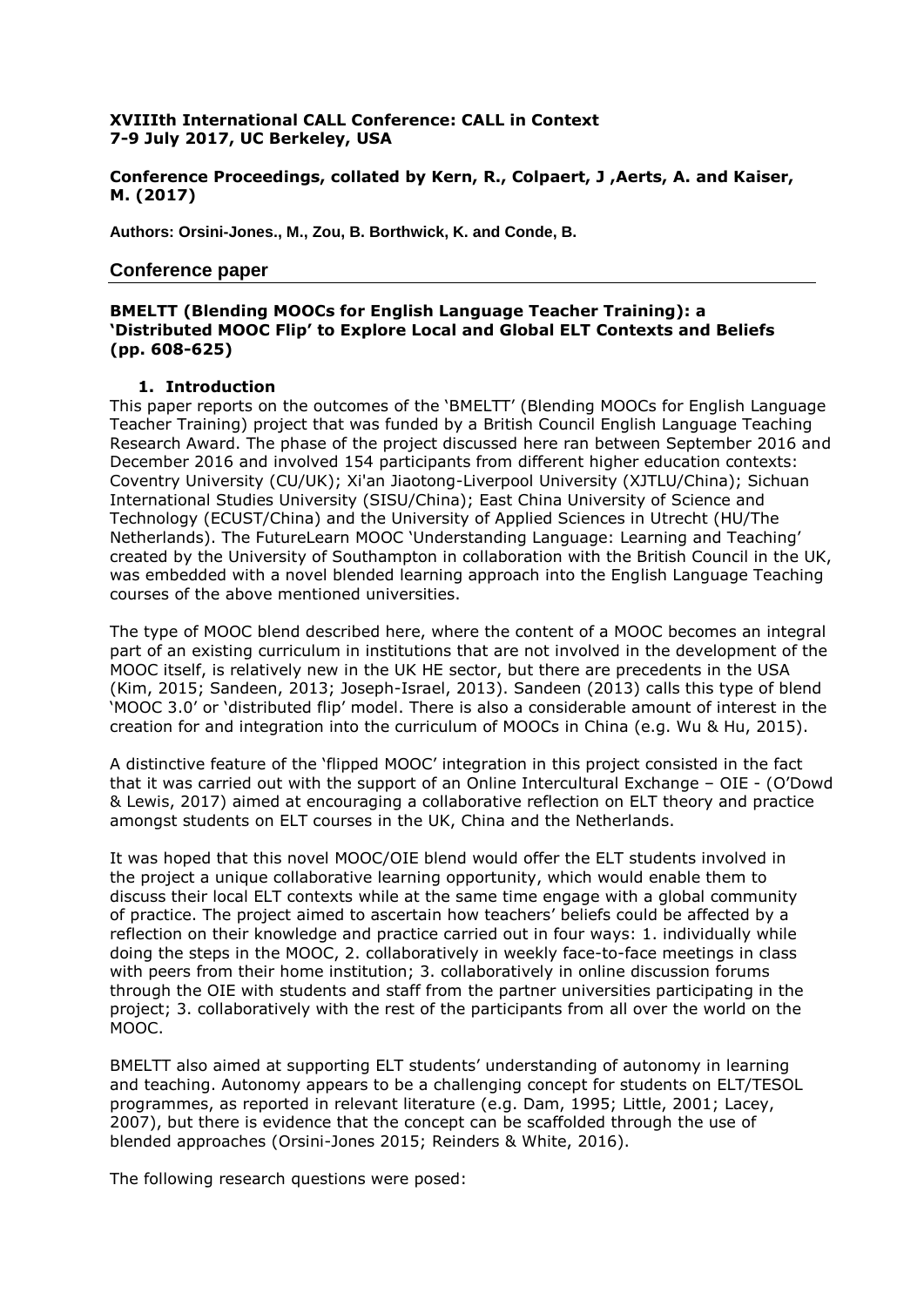- 1. What factors shape ELT students' beliefs regarding English language learning and teaching in different educational contexts?
- 2. What recommendations on how to integrate MOOCs into existing ELT courses could be made based on the results of the project?
- 3. Could the MOOC/OIE-blend support ELT students with becoming autonomous teachers?

#### **2. Literature review**

#### **2.1 Learning Context**

The *context* where language education takes place is one of the fundamental aspects affecting language learning and teaching. Bax (2003) argues that the implicit focus of center-based pedagogies and methodologies leads novice teachers to neglect the local context instead of working with it. Hence, specific contextual aspects such as school and classroom culture, and students' needs in specific contexts should be considered within teaching and learning practices.

Kumaravadivelu (1994) proposes his *postmethod condition*, which entails a shift from the method-based pedagogy to a context-sensitive postmethod pedagogy. This postmethod framework is informed by three operating principles: (1) *Practicality* seeks to promote the advancement of teachers' reflection and action, so they can theorise from their own teaching practice and thereby practice what they theorise based on their beliefs (Kumaravadivelu, 2006a, p.173). (2) *Possibility* seeks to acknowledge the sociocultural reality that shapes identity formation in the classroom (3) *Particularity* seeks to facilitate the development of a context-sensitive postmethod pedagogy that is "based on a true understanding of local linguistic, social, cultural, and political particularities" (Kumaravadivelu, 2006b, p. 69). Emphasising therefore a context-sensitive postmethod approach may lead to the development of contextual awareness that enables ELT practitioners to theorise from their practice and practice what they theorise in accordance with their own context.

ELT students are not always aware of the impact that their beliefs can have on their teaching practice. This lack of awareness raises two areas of concern. The first one is that beliefs can act as a barrier or filter when these teachers (or future teachers) are attempting to further their own professional knowledge and pedagogy (Klapper, 2006). Therefore they need to be made aware of their own beliefs and perceptions, while they are still undergoing teacher training and education, in order to explicitly develop their own pedagogical beliefs and assumptions with the underpinning of relevant research, and develop professionally as a result. The second concern is that teachers' personal learning experience is likely to influence what their teaching is going to be like (Klapper, 2006).This is not to suggest that all teaching based on personally experienced models is bad or ineffective; ELT students might have had positive role models who have influenced their beliefs and perceptions in a positive way. However, arbitrary and random transfer might yield problematic results when teachers adopt methods and practices unsuited to a certain group of learners or contexts (Klapper, 2006; Orsini-Jones, Altamimi & Conde Gafaro, 2017). Engaging in metareflective practices underpinned by research on language learning and teaching can be one way of achieving beneficial transfer. 'Flipped' MOOC blends, like the one described here, can support future teachers with reflecting on both local and global learning and teaching issues affecting their practice. The initial results from this project reported below would appear to substantiate this claim.

Also, MOOC blends can provide a personalized approach to reflective practice at the user's own pace, as they are characterised by open access and learning at a distance that allows participants to self-regulate their learning journey, determining when, how and with what content and activities they engage with (Hood, Littlejohn & Milligan, 2015). MOOCs share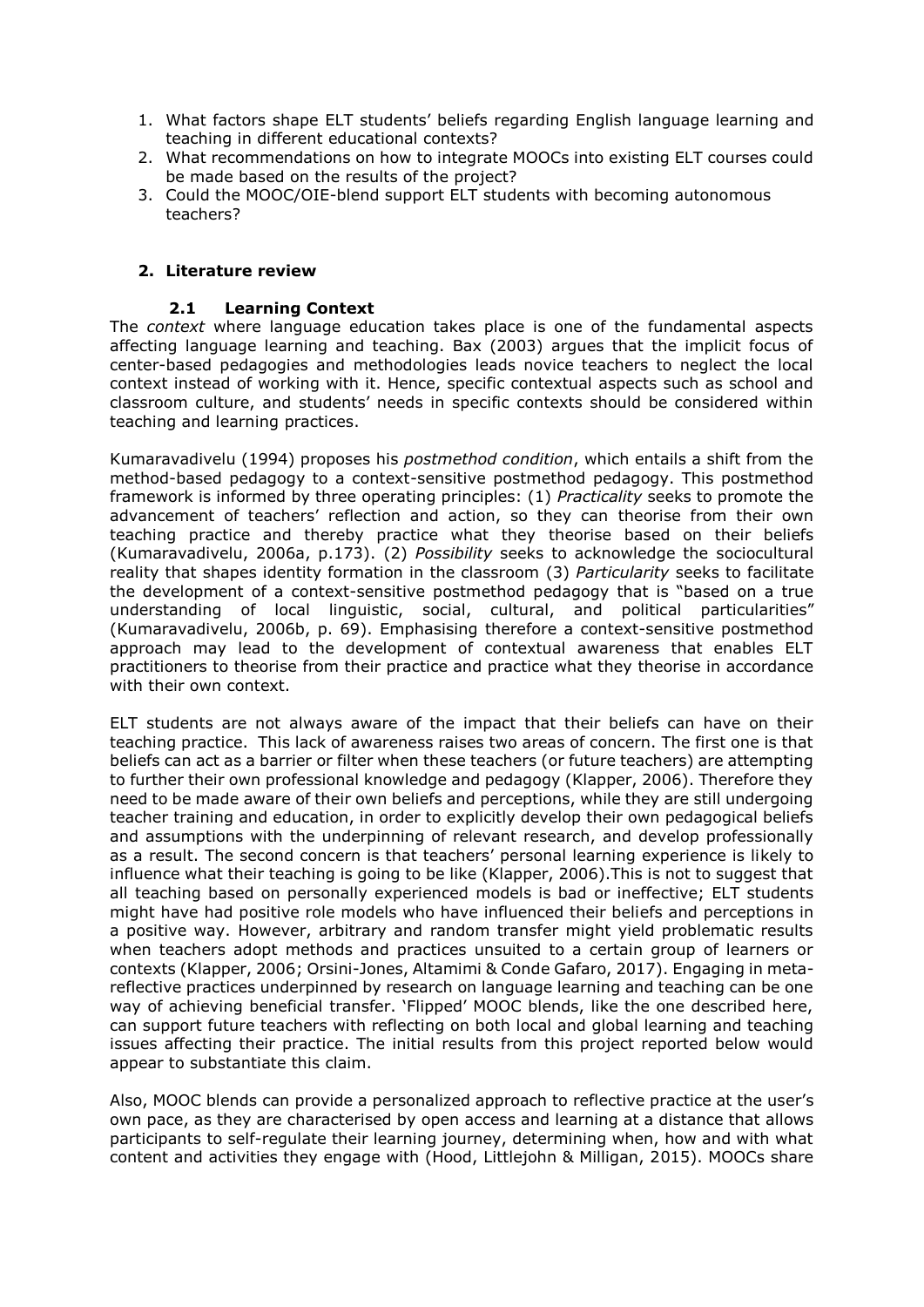the "anytime, anywhere principle of m-learning" (Chinnery, 2006, p.9) as defined by Kukulska-Hulme & Shield (2008, p. 281).

The added value of the OIE project and its asynchronous discussion forums running in parallel with the MOOC, offered participants a focused reflective platform which some found less daunting to navigate and to engage with than the discussion on the MOOC, with its thousands of contributions. Unlike the previous iteration of the project, where a closed Facebook area was unsuccessfully used for the OIE exchange supporting the flipped MOOC blend (Orsini-Jones, 2015), a dedicated Moodle platform was designed for BMELTT (see Figures 2&3 below).

# **2.2 The MOOC: Background and Description**

The MOOC selected for this study was The FutureLearn MOOC *Understanding Language: Learning and Teaching* designed by the University of Southampton in partnership with the British Council (*Figure 1*). The MOOC iteration used for this project ran for four weeks between the 17th October 2016 and 21st November 2016, but it had run four times before (e.g. Orsini-Jones, 2015). The MOOC had seen little change in content during the first three runs, but there had been significant revisions ahead of the  $4<sup>th</sup>$  run (April 2016) and a new, fifth week had been added for the October 2016 iteration. The aim of the additional week was to extend the community of teachers into the realm of research.

The instructions in the MOOC suggested around 3 hours of weekly engagement to complete the course for the five weeks of its duration. Each unit consisted of five sections that included articles, discussions, audiovisual materials or exercises related to the specific themes of the unit. Week 5 had four sections that updated week 4 and invited people to take part in a research project. At the end of each unit, there was a section called 'Reflection' where participants were expected to share the positive aspects of the week and to discuss with their online peers their thoughts about how they could take the lessons forward into the field of language teaching and learning. The design of the FutureLearn platform and of the MOOC itself fosters discussion and interaction around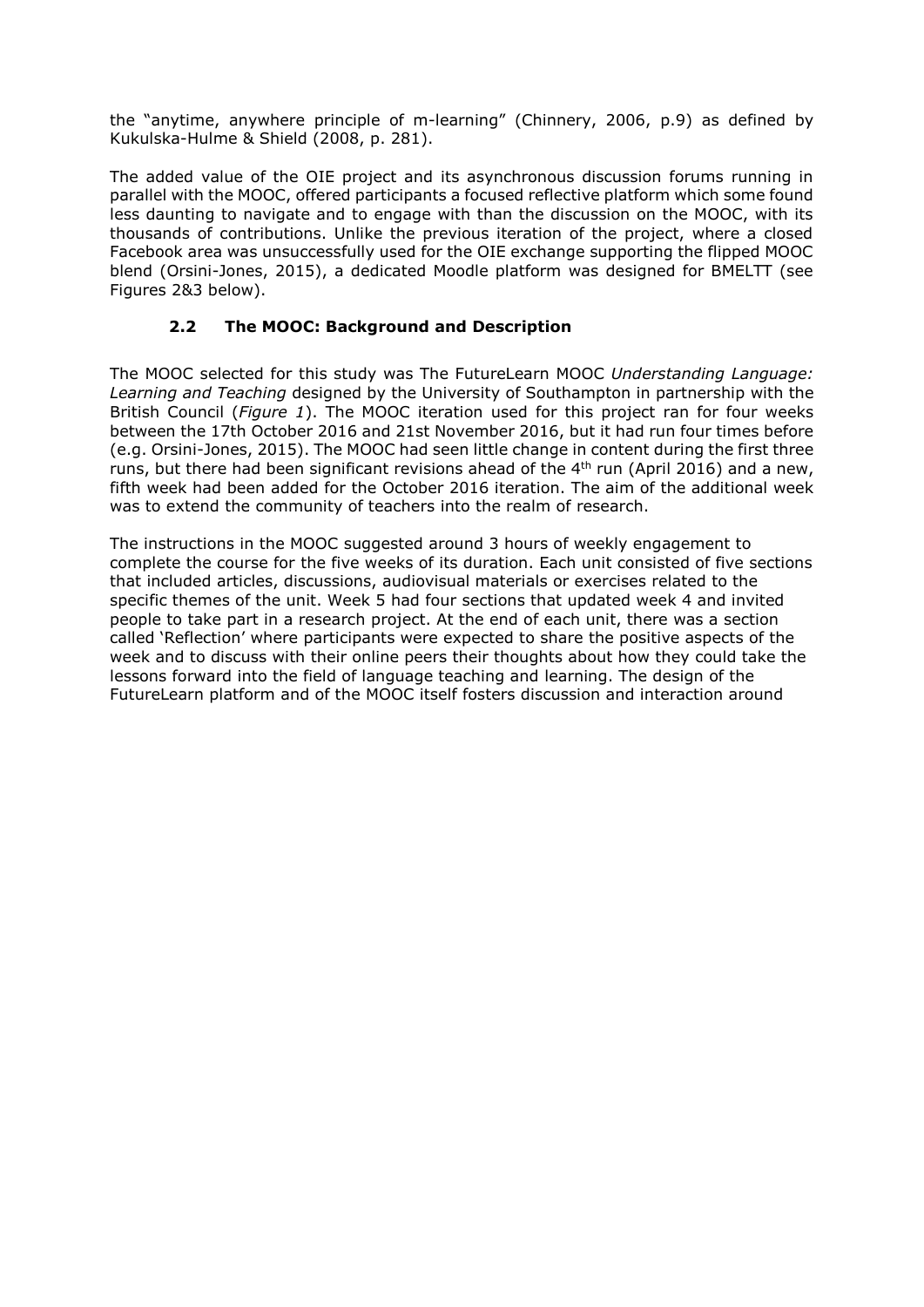the topics covered in the course. Appendix 1 provides a full overview of the MOOC content.



*Figure 1.* Screen shot of the front pages of the FutureLearn MOOC *Understanding Language: Learning and Teaching*

#### **3. Research Methodology Tools**

The research methodology approach was based on related action research cycles (Orsini-Jones *et. al*., 2015; Orsini-Jones, 2015) that had preceded the implementation of the BMELTT project. A grounded mixed-method approach was adopted, in which both qualitative and quantitative data were collected. The main data sources used were:

- 1. A pre-MOOC and a post-MOOC online survey administered through the Bristol Online Survey (BOS: a survey provider that complies with the UK Data Protection Act requirements) to involve participants in individual meta-reflections before and after they engaged with the MOOC modelled on previous cycles of the project.
- 2. The discussion postings in the asynchronous forums in a tailor-made Moodle environment managed by Coventry University to engage participants in collaborative meta-reflections while doing the MOOC that was set up in October 2016, before the MOOC started. The need to set up an area where the participants could exchange reflections and comments on the MOOC had been made necessary by the fact that FutureLearn did not grant access to their analytics in the previous iteration of the project.
- 3. The transcripts of the semi-structured interviews carried out after the completion of the post-MOOC survey with self-selected participants to triangulate the findings from the surveys and from the weekly discussions posted in the VLE. Some of these were carried out in group and some individually.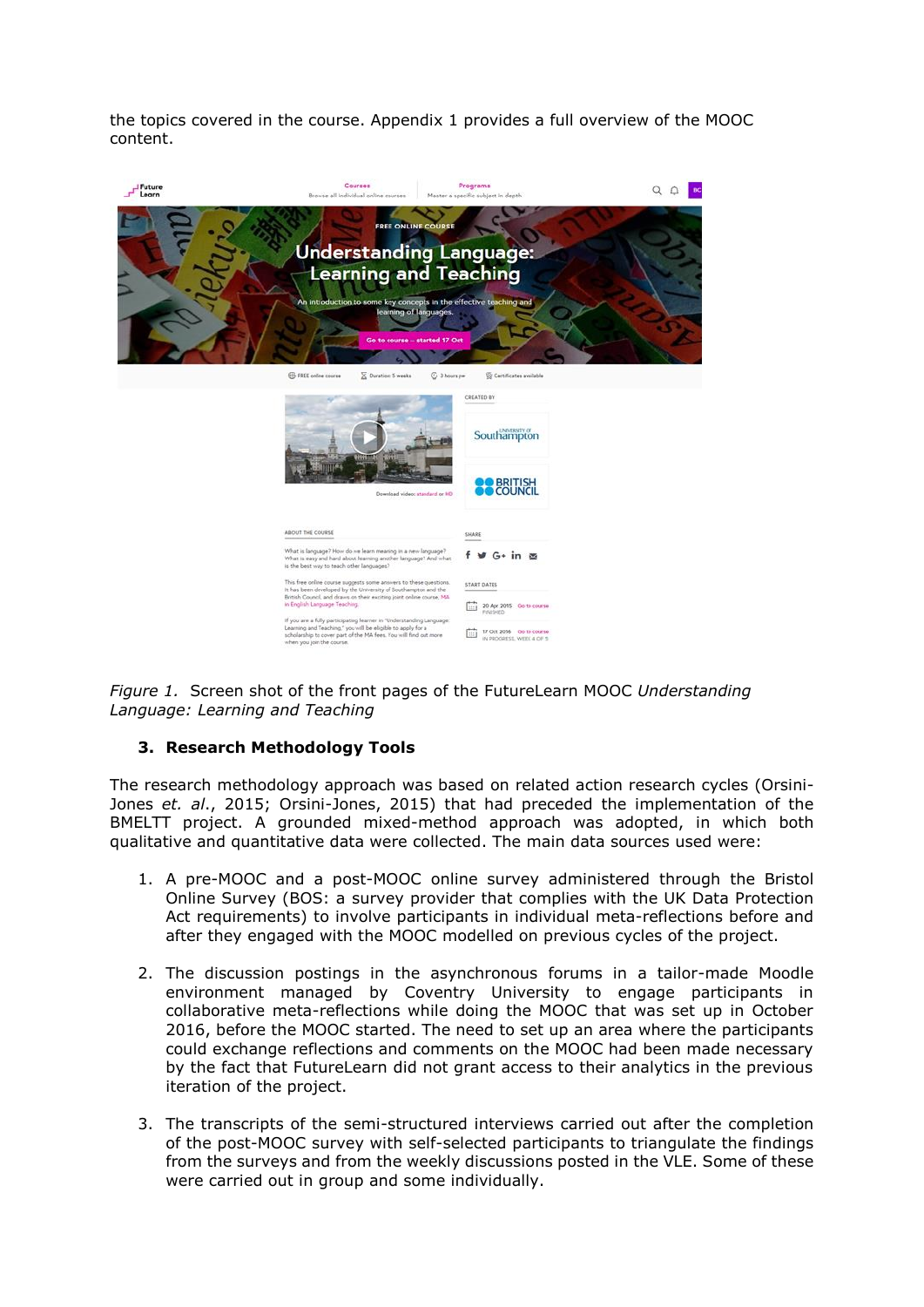### **4. Results**

### **4.1 Moodle discussion on asynchronous forums (selected results)**

There were 154 participants enrolled on the Moodle BMELTT website in Moodle (*Figure 2*).



*Figure 2*: Moodle Website for the BMELTT project

Of these, 78 posted on the forums. In relation to 'contexts' of teaching, two trends emerged in the forum exchanges: the first one related to appreciation for how much could be gained by engaging with a global community of teaching practice, e.g.:

Participant 1 (HU), posting from 11/12/2016

In the MOOC, the discussion forum added extra value as compared to my blended learning experience as I really learnt from the many postings of other participants.

#### Participant 2 (HU), posting from 16/12/2016

I thought it was really cool about the mooc that people all over the world could comment on your ideas and even add in some ideas of their own. it gave me , as a student teacher, a lot of tips to work with students face to face but also via the internet. it gave me also a fresh perspective on how to deal with online learning and how to make the best of it for students and for myself a s a future teacher. technology is our future so we have to learn how to work with it and how to make sure your students can adapt easily towards the future and technology is a big part of that! I enjoyed this course and it will be likely to do one again.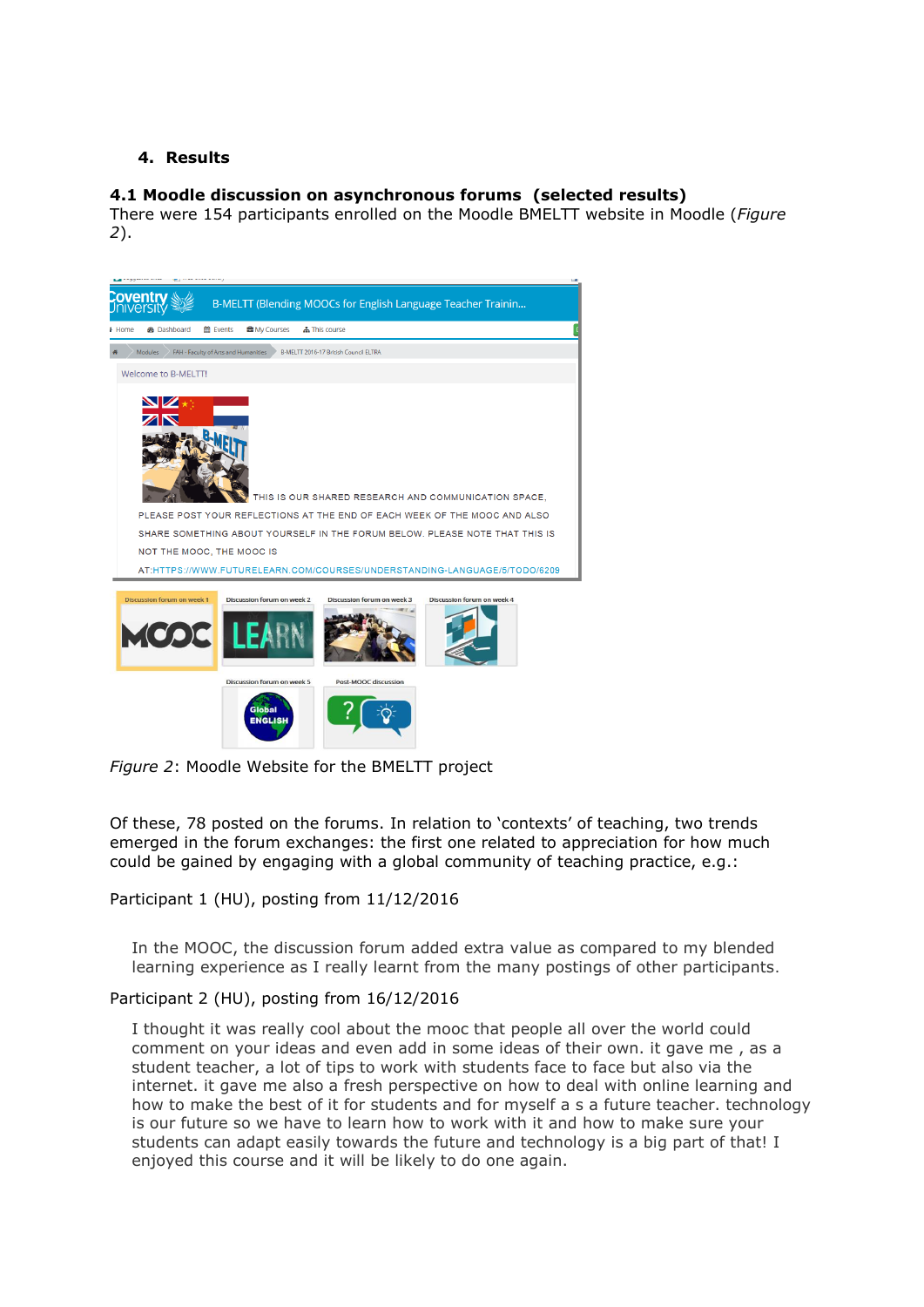#### Participant 3 (HU), posting from 14/12/2016

In week 1, it was especially eye-opening to see SO many people and their opinions on teaching etc. It was very helpful and informative, inspiring even, because we're a bunch of people from ALL around the world trying to be the best teachers we can possibly be and it's nice to know that on here, we could give each other advice, talk to each other and motivate each other.

The BMELTT project on the other hand also appeared to provoke some 'food for thought' in terms of raised awareness of specific teaching contexts and the need to teach intercultural awareness as well as a few words of warning towards the dominance of English on the global linguistic arena:

#### Participant 13 (SISU), posting from 14/11/2017

English is taught as a foreign or second language in many countries, this is the inevitable result of globalization. Many universities around the world to offer courses through the medium of English to meet the needs of the global community. As far as I am concerned, this can help students adapt to the society and further connected with the world. But every coin has two sides, this teaching methods does not take into account the individual differences of students. What's more, some universities pay too much attention to English, but ignore the mother tongue. This is not conducive to the heritage and development of local culture.

#### Participant 14 (SISU), posting from 8/11/2016

As a future teacher, I will not just teach my students the vocabulary, the grammar and other aspects of English (which I received in my previous study), I will consider more about the intercultural awareness.

#### Participant 6 (SISU), posting from 20/11/2016

There are many traditional festivals every year in China. While in these years, more and more people especially children celebrate western festivals, such as Christmas, Halloween, April fool's day. It is difficult for our children to recognize what is tradition, why they are different. This may affect our culture's inheritance. Learning a language, we must get to know some cultures of their country. If we blend them together with our own's, the disadvantage is obvious.

#### **4.2 Pre-MOOC Survey (selected results)**

There were 154 participants that gave their consent to participate in this project, of these 121 completed the pre-MOOC survey. In the first set of questions, 67% of respondents answered that they knew what a MOOC was. However, only 25% of them had participated in a MOOC before and 4% of them stated that they had completed an online course for Continuous Professional Development (CPD): Table 1 below: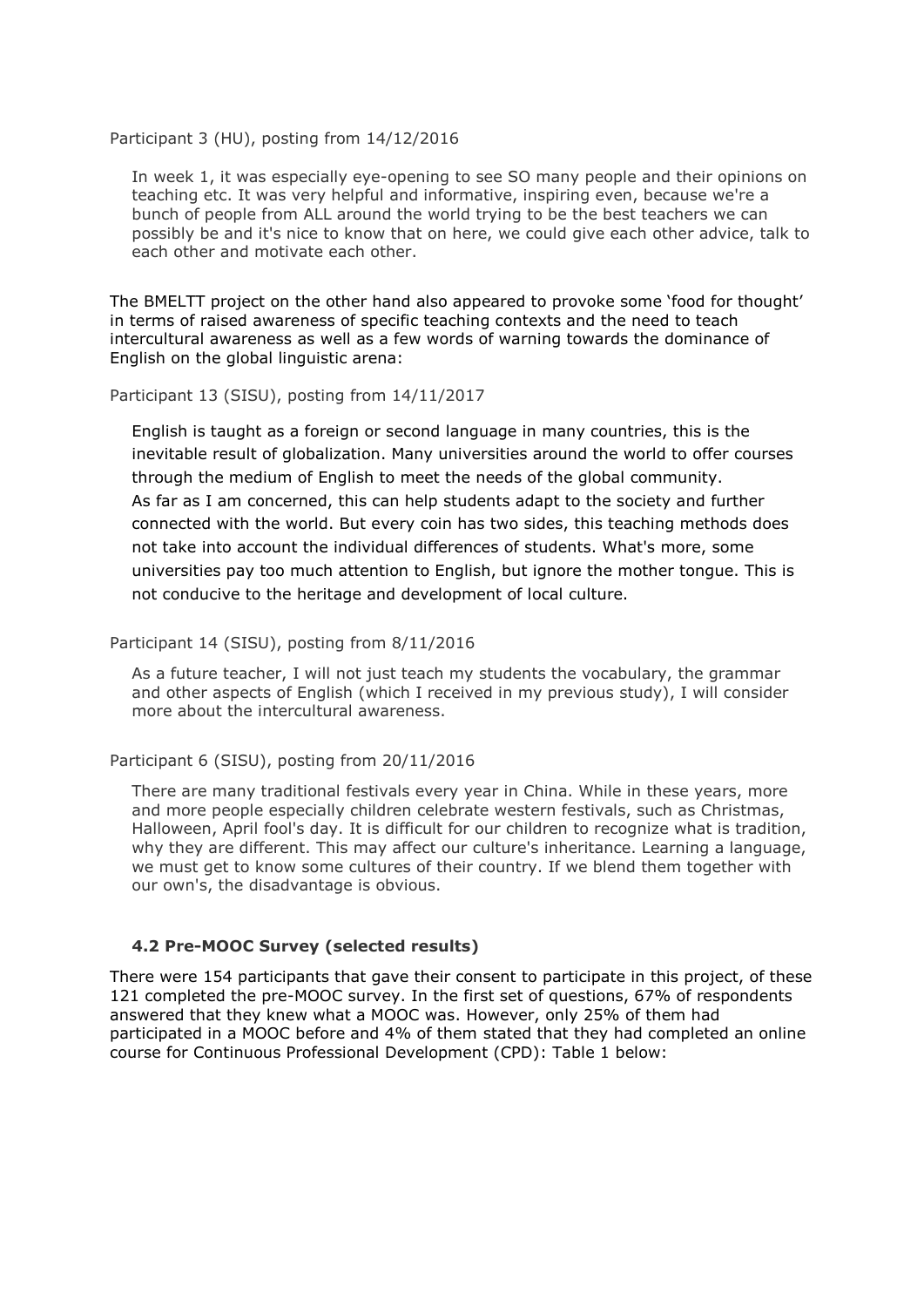# *Table 1*. Sample answers from the Pre-MOOC survey

Do you know what a MOOC is?





major differences amongst the three educational contexts represented in the project related to the definition of 'learner autonomy' (varying between 'working on one's own' (CU and CHINESE Universities) to 'learning with others but taking responsibility for one own's learning' (HU). Another difference in the pre-MOOC survey related to the differing degrees of control that the teacher should have on the learning environment (same 'split' as for previous question). The fact that 23 out of the 36 CU participants were Chinese would appear to indicate that participants from China, whether based in China or at CU, favoured a tutor-centred approach and associated the concept of 'autonomy' with working on one's own.

# **4.3 Post-MOOC survey (selected results)**

The post-MOOC BOS was completed by 76 participants and their feedback on the engagement with the project was overall very positive, particularly with reference to their raised awareness of their teaching context (Table 3).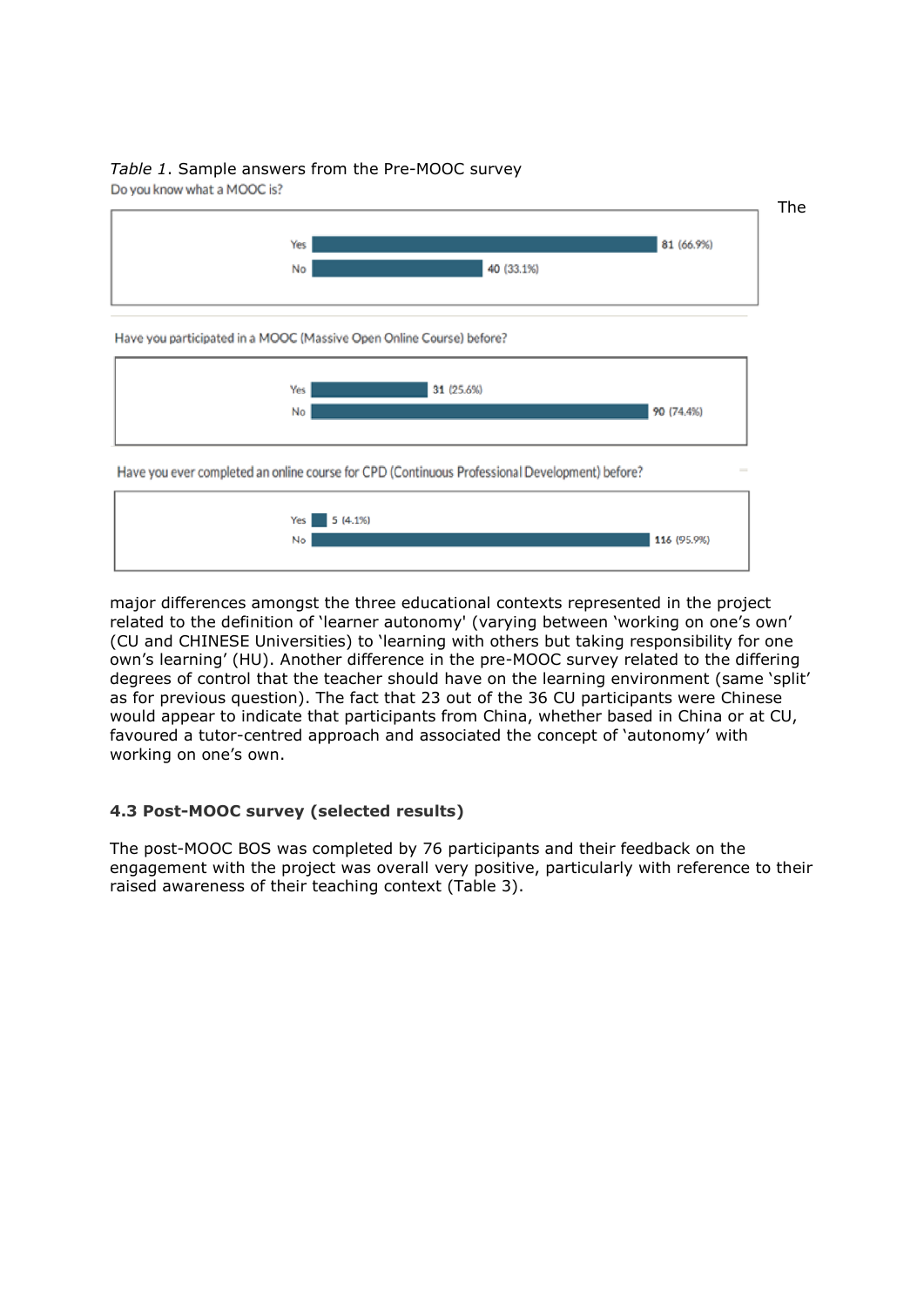#### *Table 2*. Sample results from the Post-MOOC survey December 2016

I think that participating in the project as a whole helped me to reflect on how students from my teaching context learn.



#### I think that participating in the project as a whole helped me to reflect on how I learn.



I think that participating in the project as a whole helped me to reflect on how I plan to teach in my teaching context.



Most participants agreed that more scaffolding was needed within the MOOC from mentors/tutors as they thought that there was not sufficient support to gain full benefit from its socio-collaborative aspects.

It was also interesting to observe that the percentage of the sample that considered the teaching context as an obstacle to promote autonomy increased from 48% to 68% after engaging with the blended MOOC.

Half of the participants (51%) agreed that engaging with BMELTT had changed their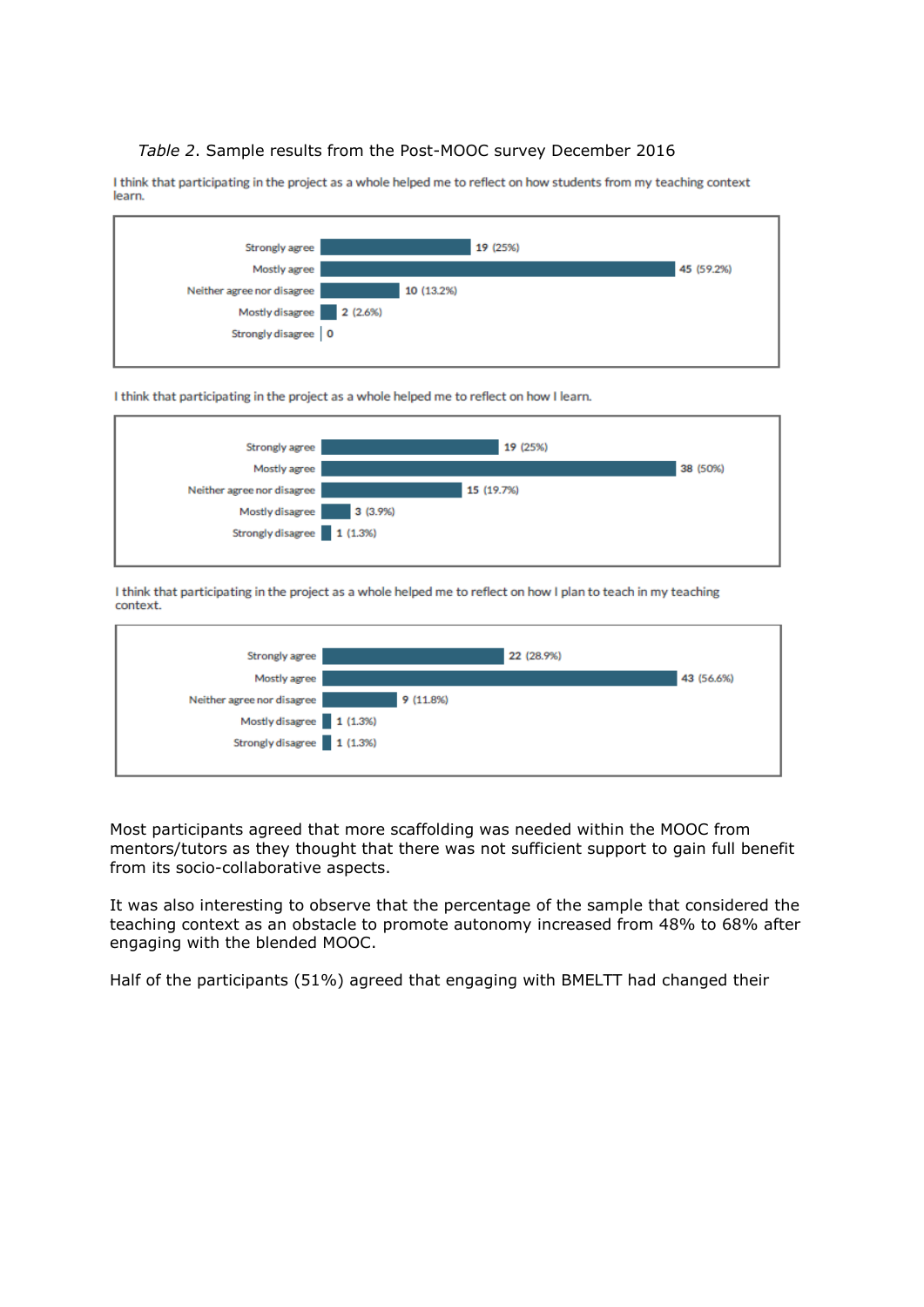beliefs on language learning and teaching (Table 3). Triangulation with the semistructured interview transcripts confirmed that many participants were converted to the use of online learning for their own practice, which they had not considered before: (the BMELTT project) "opened my eyes not only to new ways to learn but also new ways to teach. I was thinking a lot about what it is like to be a teacher on a screen (…) and it also opened my eyes to teaching online" (HU2, semi-structured interviews group 2).

*Table 3*. Post-MOOC survey Perceptions on Changed Beliefs

# **5. Conclusion**

My beliefs on language learning and teaching have been changed by engaging with the B-MELTT project.



The initial results have suggested that students studying on ELT courses welcome this type of MOOC/OIE-blend. With reference to the initial research questions:

 What factors shape ELT students' beliefs regarding English language learning and teaching in different educational contexts?

Contextual factors, such as a tradition of tutor-centred, face-to-face ELT practice strongly affect ELT students' beliefs. However, the global discussion on the MOOC provided interesting 'food for thought' for all participants and there was a noticeable shift in positive beliefs towards online learning during the course of the project. Many participants who had not contemplated blended learning before started to see its potential. It could be argued that the global collaborative knowledge-sharing exchange afforded by the MOOC and reinforced by the OIE Moodle discussion and the face-to-face contact in BMELTT contributed to some transformative changes in some of the participants' beliefs.

 What recommendations on how to integrate MOOCs into existing ELT courses could be made based on the results of the project?

Although most participants valued the asynchronous discussion forums, many stated that they would appreciate it if there were more synchronous sessions both on the MOOC and on the BMELTT project. One recommendation would therefore be to include more opportunities for synchronous communication in future projects and MOOCs whenever possible. The second recommendation for teacher trainers considering this type of 'flipped MOOC blend' carried out in conjunction with an OIE project like BMELTT, would be to clarify in writing with all partners involved what is meant by each relevant term, starting at "MOOC" and "blended learning". The third recommendation would be to provide clear written step-by-step instructions on the stages of the project and the aim and purpose of each tool used (again, both for the MOOC and the OIE project). The fourth would be to insure that the blend includes a face-to-face element.

Could the MOOC/OIE-blend support ELT students with becoming autonomous teachers?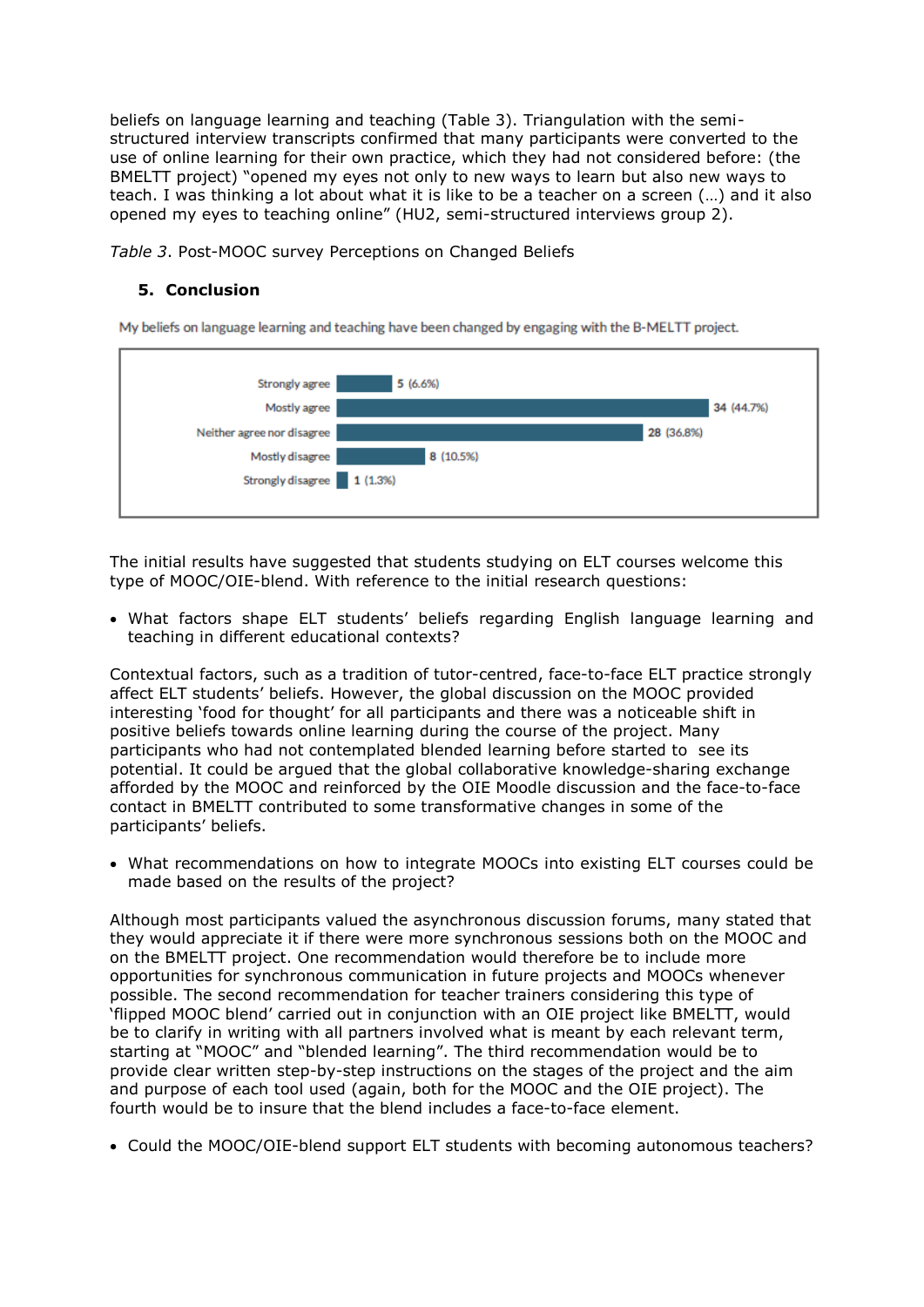A limitation of this study is that this question cannot be answered without a longer, longitudinal, approach to data collection and analysis. The initial results, which could not be reported in full here due to word-length constraints, would appear to indicate that the engagement with the MOOC in conjunction with an OIE stimulates the development of an autonomous approach towards a review of one's own ELT practice. Some ELT students found the amount of information on the MOOC daunting though and, contrary to some existing literature, many were not as digitally literate as some experts claim and were challenged by navigational issues. On the whole the data collected would however appear to indicate that BMELTT supported the enhancement of digital critical skills, the development of the ability to engage online with a global community of practice and the opportunity to embrace new practices. Some of the results from BMELTT are still being processed at the time of writing (April 2017 -semi-structured interviews) and more research is needed to ascertain the value of embedding MOOCs into existing ELT curricula in conjunction with OIE, which is still a relatively underexplored area of CALL.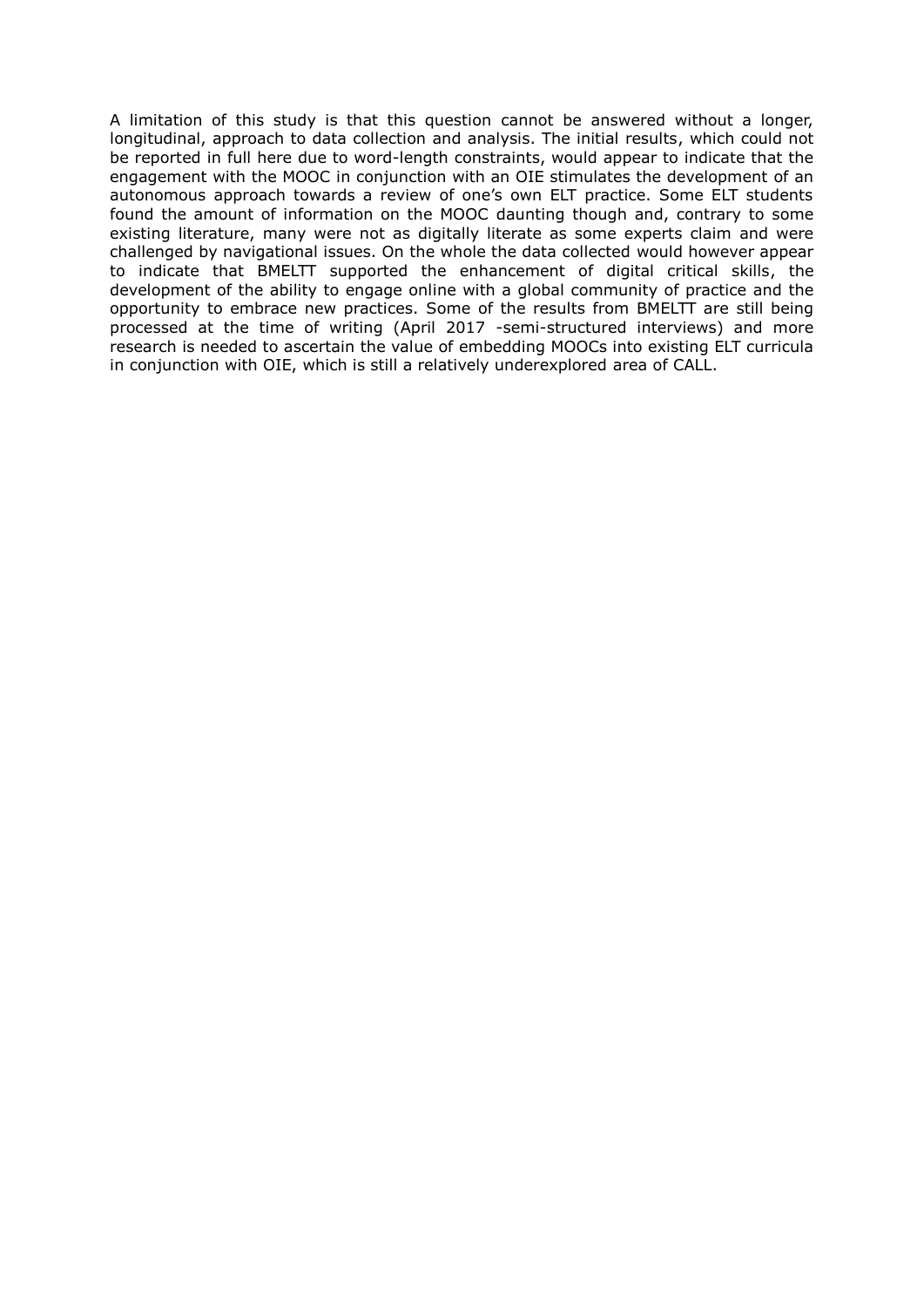Appendix 1: Structure of the FutureLearn MOOC 2016: Understanding Language: Learning and Teaching.

| FutureLearn MOOC: Understanding Language: Learning and Teaching       |                                                                               |               |
|-----------------------------------------------------------------------|-------------------------------------------------------------------------------|---------------|
|                                                                       | Week 1: Learning Language: Theory                                             |               |
|                                                                       | Section 1: Welcome                                                            |               |
| 1.1                                                                   | Welcome to the Course                                                         | Video (02:02) |
| 1.2                                                                   | Join the Online Community                                                     | Article       |
| 1.3                                                                   | Using future learn and Getting Help                                           | Article       |
|                                                                       | Section 2: Introduction to Week 1                                             |               |
| 1.4                                                                   | Welcome to Week 1                                                             | Video (00:47) |
| 1.5                                                                   | How do You Use Language in Your Life?                                         | Video (04:43) |
|                                                                       | Section 3: What is Language?                                                  |               |
| 1.6                                                                   | What do We Know When We Know Language?                                        | Video (02:40) |
| 1.7                                                                   | What is Meaning?                                                              | Video (04:26) |
| 1.8                                                                   | Task: What is Meaning? - Implied Meaning                                      | Article       |
| Section 4: What is Hard and What is Easy in Second Language Learning? |                                                                               |               |
| 1.9                                                                   | How do We Acquire Meaning: The Bottleneck Hypothesis                          | Video (02:57) |
| 1.10                                                                  | Understanding 'the Bottleneck' of Language and Issues in<br>Language Learning | Discussion    |
| 1.11                                                                  | What is Hard in Second Language Learning?                                     | Article       |
| 1.12                                                                  | What is Easy in Second Language Learning?                                     | Article       |
| 1.13                                                                  | <b>Implications for Teaching</b>                                              | Video (01:15) |
| 1.14                                                                  | Other Factors Which Affect Language Learning                                  | Audio         |
| 1.15                                                                  | Poll: What do You Think?                                                      | Exercise      |
| Section 5: Summary Activities                                         |                                                                               |               |
| 1.16                                                                  | Video Update on the Week's Activities                                         | Article       |
| 1.17                                                                  | Reflection                                                                    | Discussion    |
| 1.18                                                                  | What's Next?                                                                  | Article       |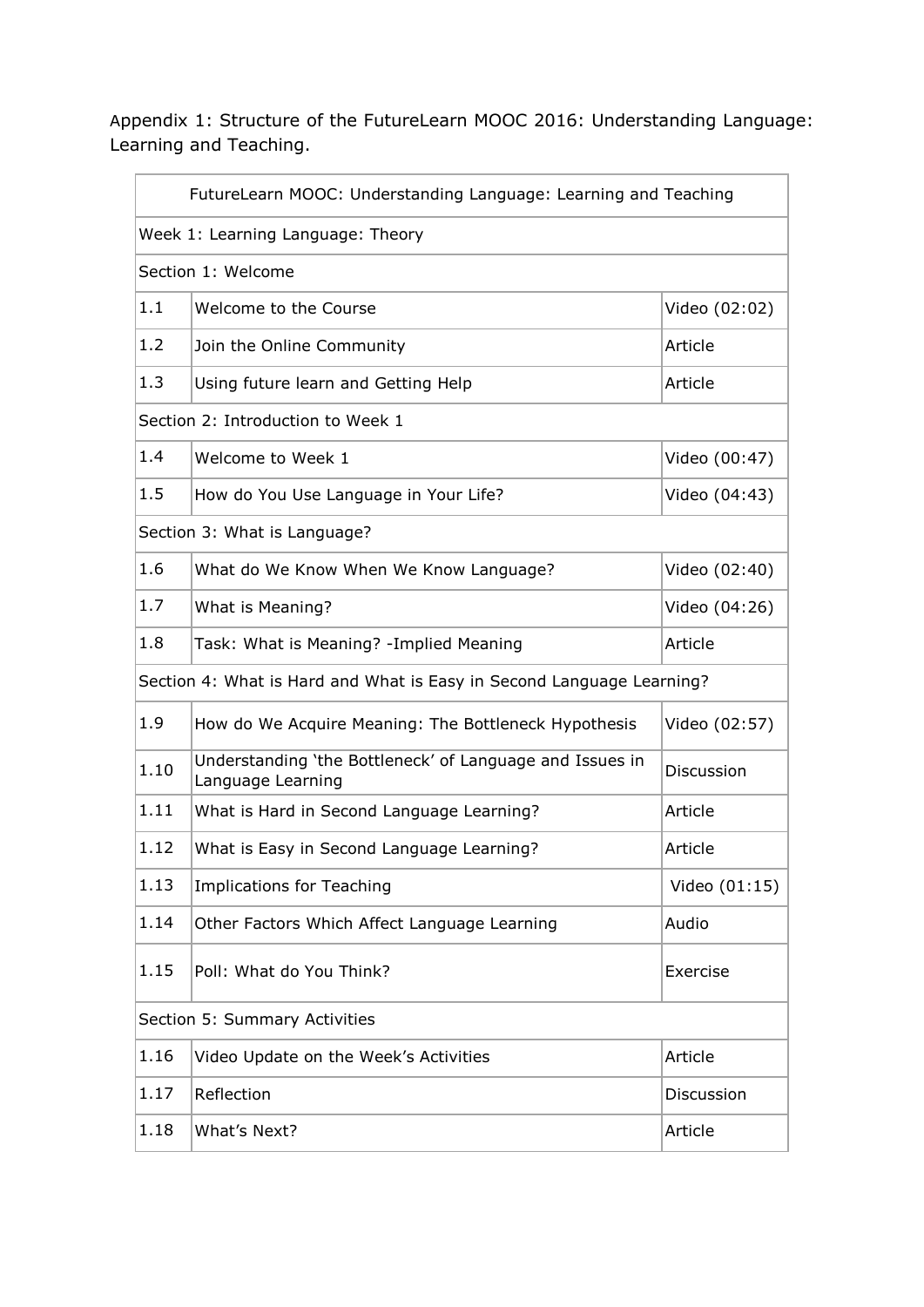| FutureLearn MOOC: Understanding Language: Learning and Teaching |                                                                   |                  |
|-----------------------------------------------------------------|-------------------------------------------------------------------|------------------|
|                                                                 | Week 2: Language Teaching in the Classroom                        |                  |
|                                                                 | Section 1: Welcome to Week 2                                      |                  |
| 2.1                                                             | Introduction to Week 2                                            | Video<br>(00:59) |
|                                                                 | Section 2: Classrooms as a Community of Practice                  |                  |
| 2.2                                                             | Classrooms as Communities of Practice                             | Video<br>(03:56) |
| 2.3                                                             | Classroom Culture                                                 | Video<br>(04:36) |
| 2.4                                                             | Classroom Culture                                                 | Article          |
| 2.5                                                             | Task: Classroom Culture                                           | Article          |
| 2.6                                                             | What's your Classroom Culture Like?                               | Discussion       |
| 2.7                                                             | Naturalistic vs Classroom Learning                                | Video<br>(05:21) |
| Section 3: Task Based Language Teaching (TBLT)                  |                                                                   |                  |
| 2.8                                                             | Task Based Language Teaching (TBLT)                               | Video<br>(04:17) |
| 2.9                                                             | What is a Task?                                                   | Article          |
| 2.1                                                             | Task: TBLT in Action                                              | Video<br>(01:24) |
| 2.11                                                            | Review: Task TBLT in Action                                       | Video<br>(02:49) |
| Section 4: Content and language Integrated Learning (CLIL)      |                                                                   |                  |
| 2.12                                                            | Content and Language Integrated Learning (CLIL)                   | Video<br>(04:47) |
| 2.13                                                            | Task: CLIL                                                        | Discussion       |
| 2.14                                                            | Applying TBLT/CLIL and the Challenge of Innovation in<br>Teaching | Discussion       |
| Section 5: Summary Activities                                   |                                                                   |                  |
| 2.15                                                            | Video Update on the Week's Activities                             | Article          |
| 2.16                                                            | Reflection                                                        | Discussion       |

FutureLearn MOOC: Understanding Language: Learning and Teaching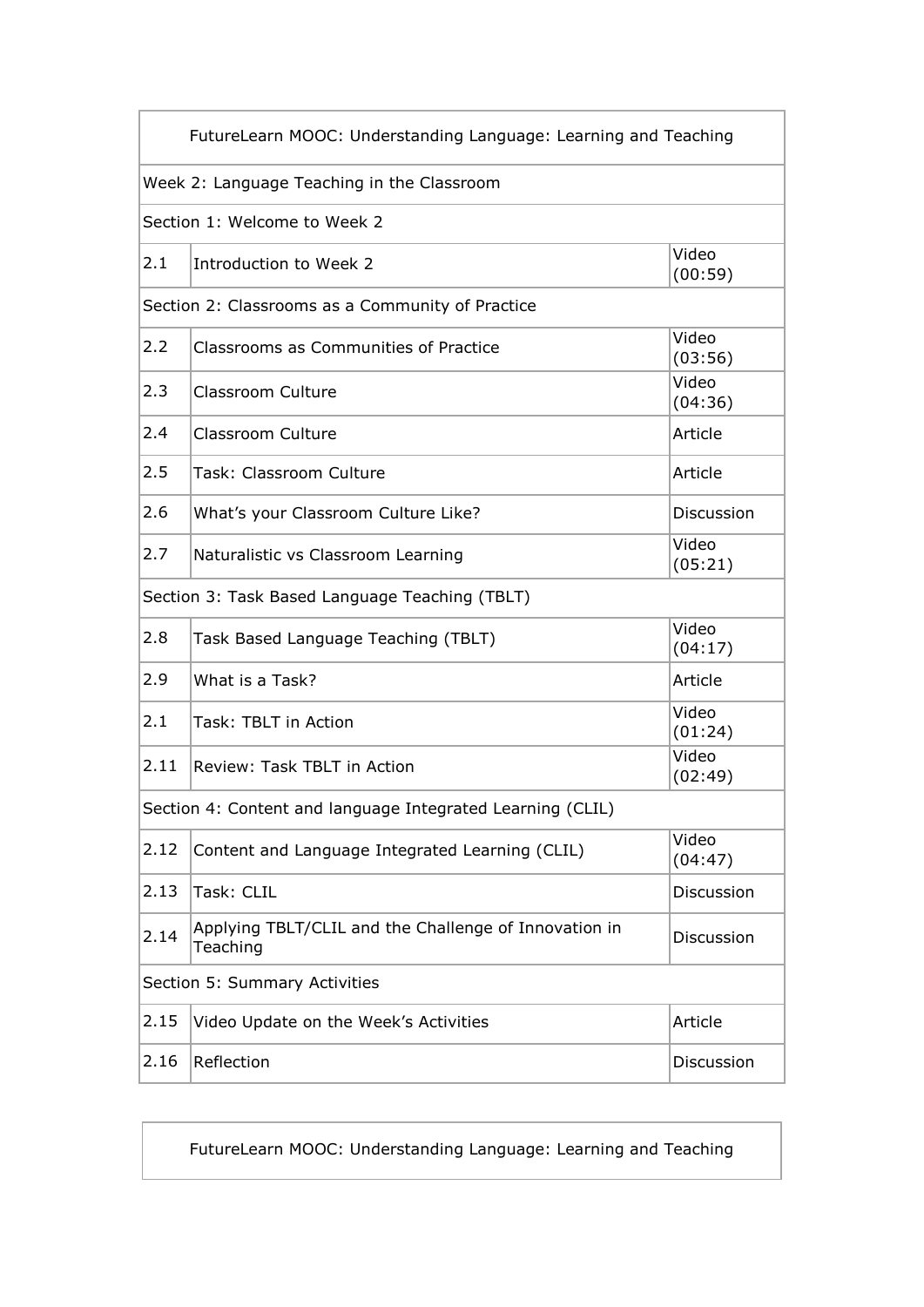| Week 3: Technology in Language Learning and Teaching: A New Environment |                                                                       |                   |
|-------------------------------------------------------------------------|-----------------------------------------------------------------------|-------------------|
|                                                                         | Section 1: Welcome to Week 3                                          |                   |
| 3.1                                                                     | Introduction to Week 3                                                | Video<br>(00:47)  |
|                                                                         | Section 2: Difference between Online Learning and F2F Learning        |                   |
| 3.2                                                                     | Differences between Online Learning and F2F Learning                  | Video<br>(03:28)  |
| 3.3                                                                     | Is it Possible to Learn Languages Well Online or is F2F<br>Essential? | Discussion        |
| 3.4                                                                     | Online Learning and languages                                         | Video<br>(03:45)  |
| Section 3: Teaching in a new environment                                |                                                                       |                   |
| 3.5                                                                     | Engaging with Online Learning                                         | Video<br>(04:58)  |
| 3.6                                                                     | Teaching in a New Environment                                         | Video<br>(02:18)  |
| 3.7                                                                     | Task: Identifying the Roles of an E-Tutor                             | Article           |
| 3.8                                                                     | Task: Facebook Discussion with BC Tutors                              | Article           |
|                                                                         | Section 4: Connectivism and Language Learning                         |                   |
| 3.9                                                                     | <b>Connectivist Learning</b>                                          | Video<br>(02:20)  |
| 3.1                                                                     | Online Learning and Using Social Media in Language<br>Learning        | <b>Discussion</b> |
| Section 5: Summary Activities                                           |                                                                       |                   |
| 3.11                                                                    | Video Update on the Week's Activities                                 | Article           |
| 3.12                                                                    | Reflection                                                            | Discussion        |

| FutureLearn MOOC: Understanding Language: Learning and Teaching |                        |               |
|-----------------------------------------------------------------|------------------------|---------------|
| Week 4: Language in Use: Global English                         |                        |               |
| Section 1: Welcome to Week 4                                    |                        |               |
| 4.1                                                             | Introduction to Week 4 | Video (01:07) |
| Section 2: Global Englishes                                     |                        |               |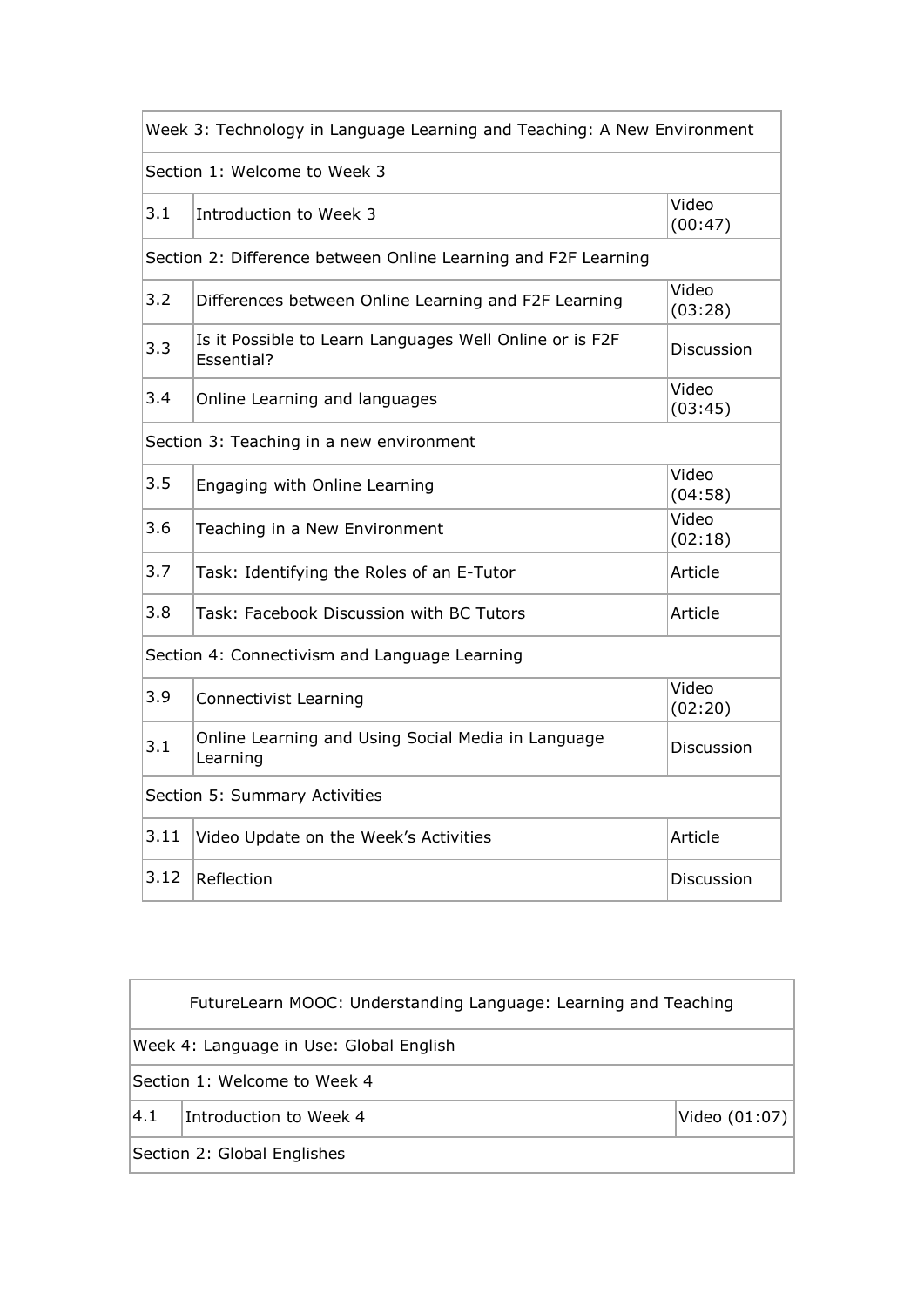| 4.2                                   | Introduction to Global Englishes                          | Video (02:17) |
|---------------------------------------|-----------------------------------------------------------|---------------|
| 4.3                                   | Historical Spread of English                              | Video (05:28) |
| 4.4                                   | Is the Spread of English a Good Thing?                    | Discussion    |
| Section 3: English as a Lingua Franca |                                                           |               |
| 4.5                                   | English as a Lingua Franca                                | Video (04:28) |
| 4.6                                   | Task: Identifying Characteristics of ELF                  | Article       |
| 4.7                                   | Controversies in ELF Research                             | Video (04:01) |
| 4.8                                   | Poll: What is your Attitude to ELF?                       | Exercise      |
| 4.9                                   | Interview with an ELF Researcher                          | Video (03:13) |
| 4.1                                   | Feedback from Poll: Attitudes to ELF                      | Article       |
| Section 4: The Future of English      |                                                           |               |
| 4.11                                  | Implications of the Spread of English for Teaching        | Video (03:55) |
| 4.12                                  | Native Speakers V Non-Native Speakers Teachers            | Discussion    |
| 4.13                                  | The Future of English                                     | Video (04:48) |
| 4.14                                  | Poll: What do You Think is the Future of English?         | Exercise      |
| 4.15                                  | Responding to Questions and Controversies in ELF Research | Article       |
| 4.16                                  | Feedback from Poll: The Future of English                 | Article       |
| Section 5: Summary Activities         |                                                           |               |
| 4.17                                  | Video Update on the Week's Activities                     | Article       |
| 4.18                                  | Reflection                                                | Discussion    |

| FutureLearn MOOC: Understanding Language: Learning and Teaching |                                                                                      |               |
|-----------------------------------------------------------------|--------------------------------------------------------------------------------------|---------------|
| Week 5: The Future is Now! Join a Live Research Project         |                                                                                      |               |
| Section 1: Welcome to Week 5                                    |                                                                                      |               |
| 5.1                                                             | Introduction to Week 5                                                               | Video (01:22) |
| Section 2: What do We do all Day?                               |                                                                                      |               |
| 5.2                                                             | English the 'Multilingua' Franca                                                     | Video (03:54) |
| 5.3                                                             | English Used as a Medium of Instruction in Universities: The<br><b>Growing Trend</b> | Video (05:54) |
| 5.4                                                             | A Year in the Life of the Centre for Global Englishes                                | Article       |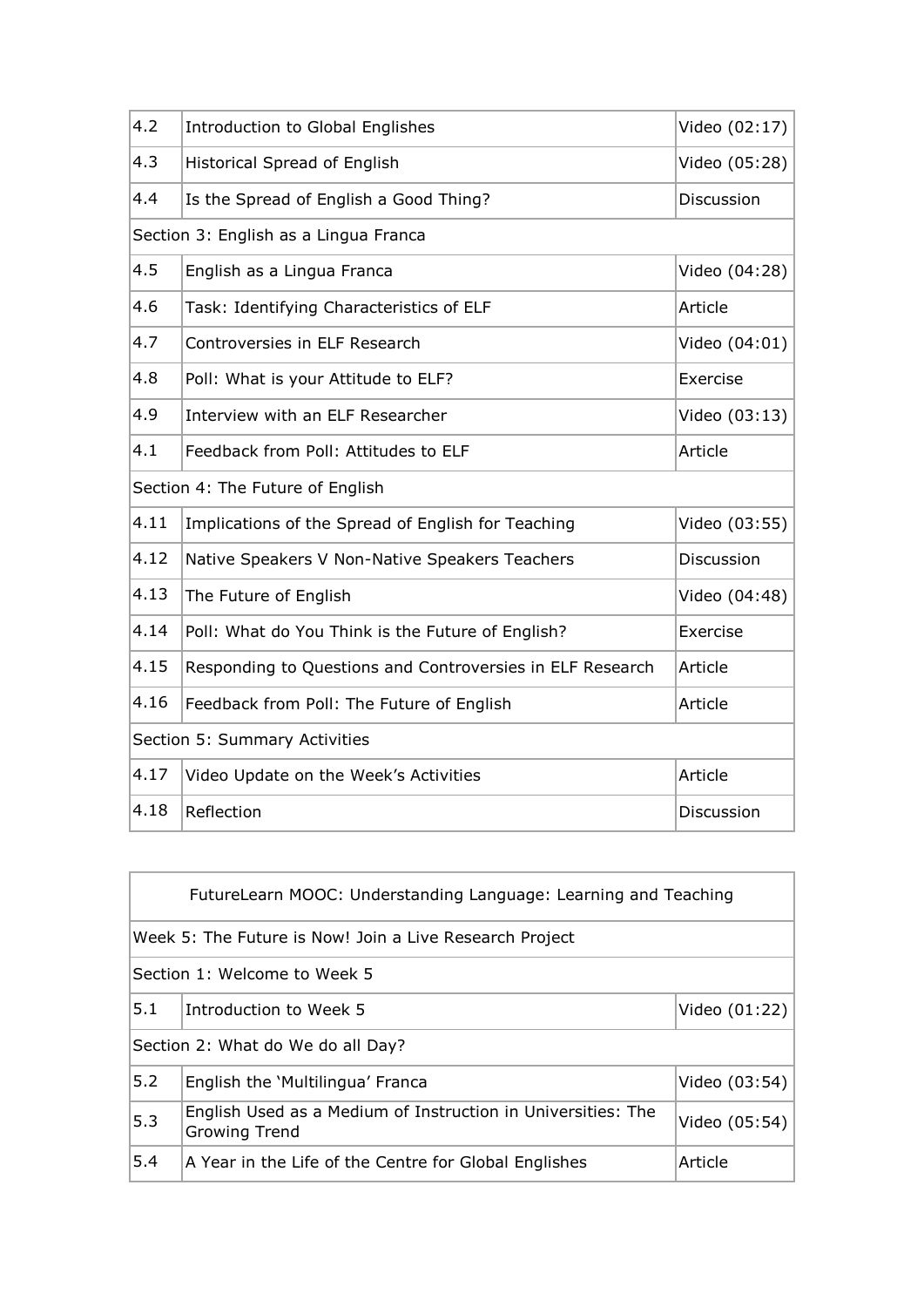| 5.5                           | The Next Phase of ELF: What do You Think?                                   | Discussion    |
|-------------------------------|-----------------------------------------------------------------------------|---------------|
|                               | Section 3: Join a Research Project                                          |               |
| 5.6                           | Background to Our Current Research Project                                  | Video (01:46) |
| 5.7                           | Discussing our Results So Far                                               | Video (06:34) |
| 5.8                           | Become a Part of Our Research Community and Join a Live<br>Research Project | Video (01:28) |
| Section 4: Summary Activities |                                                                             |               |
| 5.9                           | Reflection                                                                  | Discussion    |
| 5.10                          | Goodbye!                                                                    | Video (01:27) |
| 5.11                          | An Invitation                                                               | Article       |
| 5.12                          | Post-Course Survey                                                          | Article       |

# **References**

- Bax, S. (2003). The end of CLT: A context approach to language teaching. *ELT Journal, 57*(3), 278-287.
- Chinnery, G. M. (2006). Emerging technologies: Going to the MALL (mobile assisted language learning). *Language Learning & Technology, 10*(1), 9-16.
- Dam, L. (1995). *From theory to classroom practice*. Dublin, Ireland: Authentik/
- Dörnyei, Z. (2007). *Research methods in applied linguistics*. Oxford, England: Oxford University.
- FutureLearn (2016) *Understanding language: learning and teaching. An introduction to some key concepts in the effective teaching and learning of languages.* Retrieved from<https://www.futurelearn.com/courses/understanding-language>
- Hood, N., Littlejohn, A., & Milligan, C. (2015). Context counts: How learners' contexts influence learning in a MOOC. *Computers & Education, 91*, 83-91.
- Joseph-Israel, M. (2013). Effectiveness of Integrating MOOCs in Traditional Classrooms for Undergraduate Students. *IRRODL The International Review of Open and Distributed Learning.* 16(5) Retrieved from:
	- <http://www.irrodl.org/index.php/irrodl/article/view/2222>
- Kim, P. (Ed.) (2015). *Massive Open Online Courses: the MOOC revolution*. Abingdon, England: Routledge/Taylor & Francis.
- Klapper, J. (2006). *Understanding and developing good practice: Language teaching in higher education*. London, England: CILT, The National Centre for Languages.
- Kukulska-Hulme, A., & Shield, L. (2008). An overview of mobile assisted language learning: From content delivery to supported collaboration and interaction. *ReCALL: The Journal of EUROCALL, 20*(3), 271-289.
- Kumaravadivelu, B. (1994). The postmethod condition: (E)merging strategies for Second/Foreign language teaching. *TESOL Quarterly, 28*(1), 27-48. doi:10.2307/3587197
- Kumaravadivelu, B.(2006a). *Understanding language teaching: From method to postmethod*. New York, NY: Routledge.